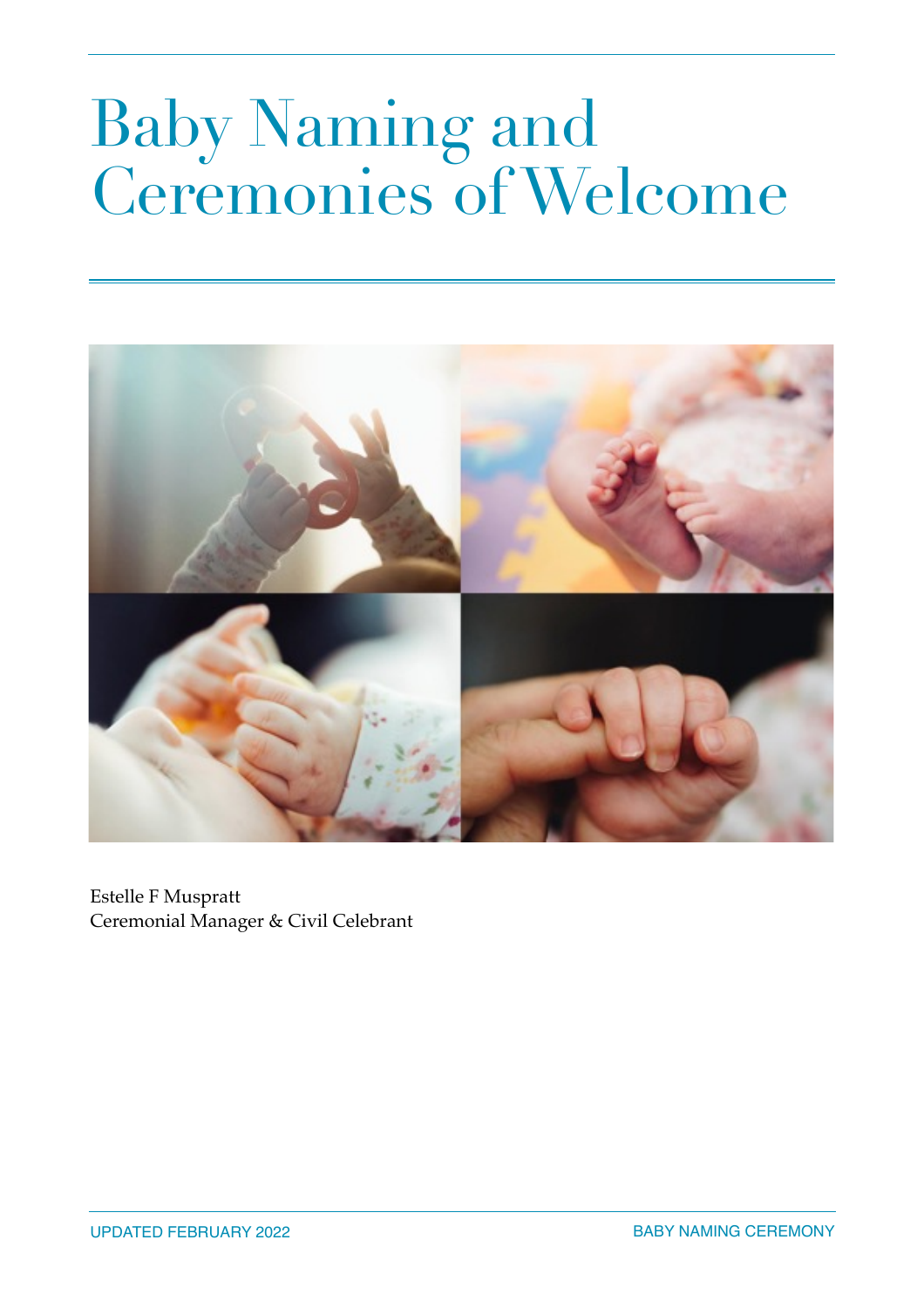## **Welcome, celebrate and begin a new life**

A baby naming ceremony is usually held to celebrate the arrival and naming of a new baby. These sort of celebrations and ceremonies have been present in different cultures for centuries. There are no legalities involved, they are more just a recognition of the gift of life and love where the child is welcomed into the family and the wider community. In general, they will usually take place at about the same time as a baby turns 1pm. Many couples choose to use the services of the Celebrant that married them to carry out this special occasion.

While having a celebrant officiate over the service usually denotes it being non-religious ceremony, you can include religious references, and others spiritual elements. You can ask others to participate: parents make promises, grandparents may also be involved and good friends or family members nominated as 'Life Guardians', or 'guiding parents'.

The ceremony should share with friend and the community, the same people that will help you to nurture and support your child, your hopes and dreams for your child. You may choose to tell them about the significance of their name and why you chose it. And there are other rituals that you can include,: sand ceremonies, the lighting of candles, wish books and trees, rose petal blessing or the writing of a poem about the child.

Whatever elements you choose to include, it is important to remember that the structure and content of the service is up to you, so lets take the time and make the space to craft a ceremony that is personal and meaningful.